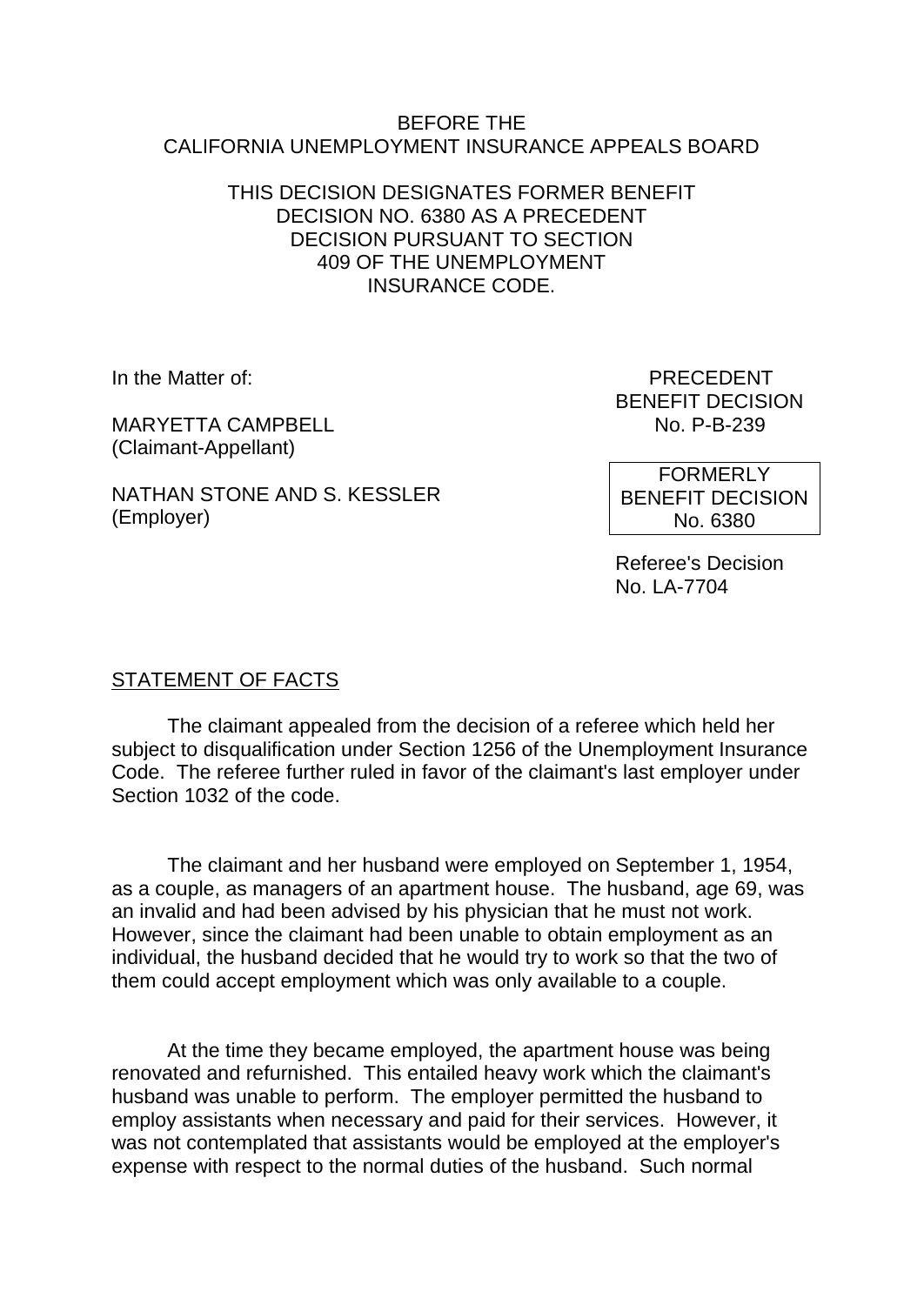duties consisted of light maintenance work, sweeping, and cleaning. It developed that the husband was not able to perform even the normal, light duties; and he became increasingly nervous so that he could not meet the public. The claimant left her employment on January 7, 1955 inasmuch as she had been employed as one of a couple and she felt that her husband should be removed to a place where he would not be disturbed by the public.

All remuneration for the services performed by both the claimant and her husband was paid to the claimant. The employer informed the department that, although the claimant was hired, the husband was also required to perform certain services and that the claimant could have remained in employment as long as the work was done.

Having established a benefit year effective June 20, 1954, the claimant filed an additional claim for benefits as of January 9, 1955. On January 24, 1955, the department disqualified the claimant for benefits under Section 1256 of the code for a five-week period commencing January 9, 1955 on the ground that she had left her most recent work voluntarily and without good cause. On the same date, the department issued a ruling favorable to the employer. The claimant duly appealed. The department considered the claimant not ineligible under Section 1309 of the code [now section 1264 of the code] on the ground that she was the major support of the family, although no formal determination was issued with respect to this issue.

The issues before us are:

1. Did the claimant voluntarily leave her most recent work without good cause?

2. Is the claimant ineligible under Section 1309 of the code [now section 1264 of the code]?

## REASONS FOR DECISION

Section 1256 of the Unemployment Insurance Code provides in part:

"1256. An individual is disqualified for unemployment compensation benefits if the director finds that he left his most recent work voluntarily without good cause . . ."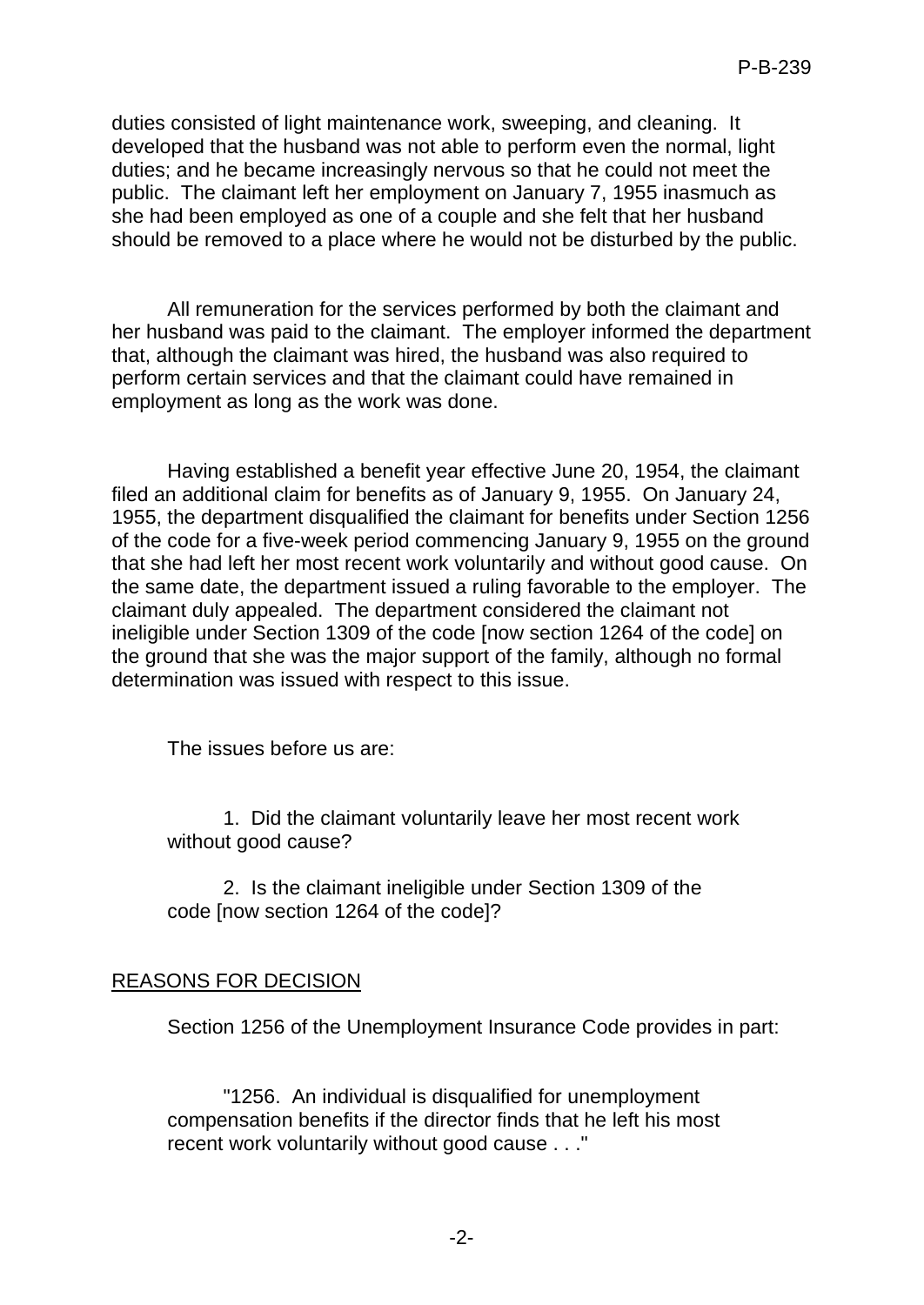Section 1032 of the code provides:

"1032. If it is ruled under Section 1030 or 1328 that the claimant left the employer's employ voluntarily and without good cause or was discharged by reason of misconduct connected with his work, benefits paid to the claimant subsequent to the termination of employment due to such voluntary leaving or discharge which are based upon wages earned from such employer prior to the date of such termination of employment, shall not be charged to the account of such employer unless he failed to furnish the information specified in Section 1030 within the time limit prescribed in that section."

In Benefit Decision No. 4925 we stated:

"It is our opinion . . . that the claimant who left her work to be with her father during an operation for cancer and to remain with him during his convalescence, did so for reasons that were of an impelling nature constituting good cause . . ."

The evidence establishes that this claimant's husband was suffering from a serious illness which rendered him unable to perform services required of him and which necessitated his removal from a place where he must meet the public. The claimant left her work because she could not perform the services expected of both her husband and herself. Under the circumstances, it is our opinion that a compelling reason for leaving such work has been established by the claimant and that, as in the cited case, she did so with good cause. We therefore conclude that the claimant is not subject to disqualification under Section 1256 of the code. It follows that the employer's account is chargeable under Section 1032 of the code (Ruling Decision No. 1).

Section 1309 of the code [now section 1264 of the code] provides in part:

"1309. Notwithstanding any other provision of this division, an employee . . . whose marital or domestic duties cause him or her to resign from his or her employment shall not be eligible for unemployment insurance benefits for the duration of the ensuing period of unemployment and until he or she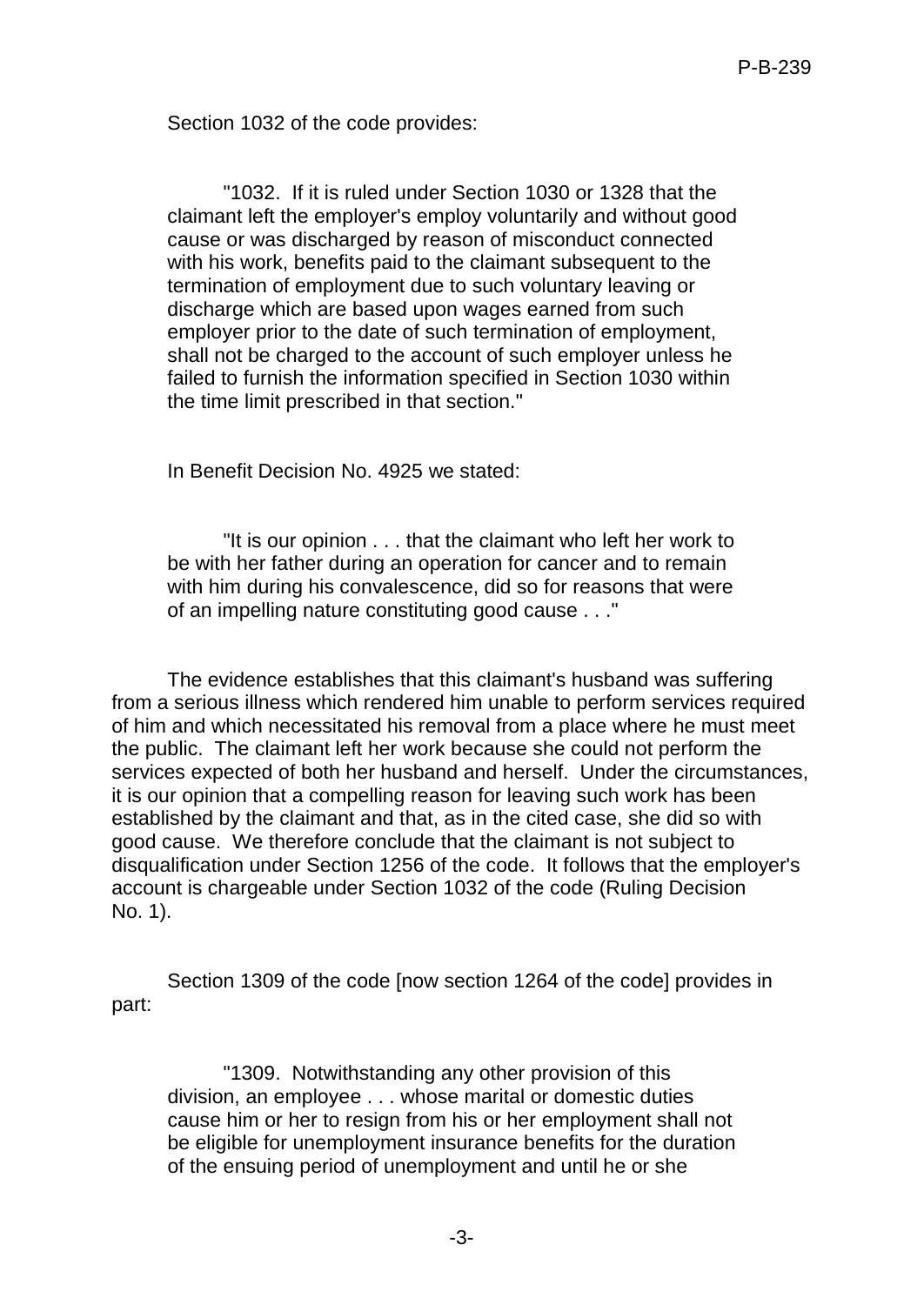has secured bona fide employment subsequent to the date of such voluntary leaving; . . . The provisions of this section shall not be applicable if the individual at the time of such voluntary leaving was and at the time of filing a claim for benefits is the sole or major support of his or her family."

In Benefit Decision No. 6111 we held that the claimant who left employment to care for her husband did so for domestic reasons. We stated therein:

"It is clear that the claimant left her work because of domestic duties."

The claimant herein also left her employment because of the illness of her husband. Therefore, she would be ineligible for benefits under Section 1309 of the code [now section 1264 of the code] unless it is established that she was the major support of the family at the time of leaving and at the time her claim was filed.

Section 1309-1(c) [now section 1264-1] of Title 22 of the California Administrative Code provides:

" 'Major support' of a family shall be presumed to be the family members, in the order provided below:

"(1) The husband or father

"(2) The wife or mother in any family in which there is no husband or father.

"Notwithstanding the above provisions, in any case in which a member of a family as defined above can show that he or she is providing the major means of support (more than onehalf) then that individual shall be deemed the major support of the family. No more than one person may be the major support of the family."

In Benefit Decision No. 6126 the incomes of the claimant and her husband were equal. In determining who was the major support of the claimant's family we stated: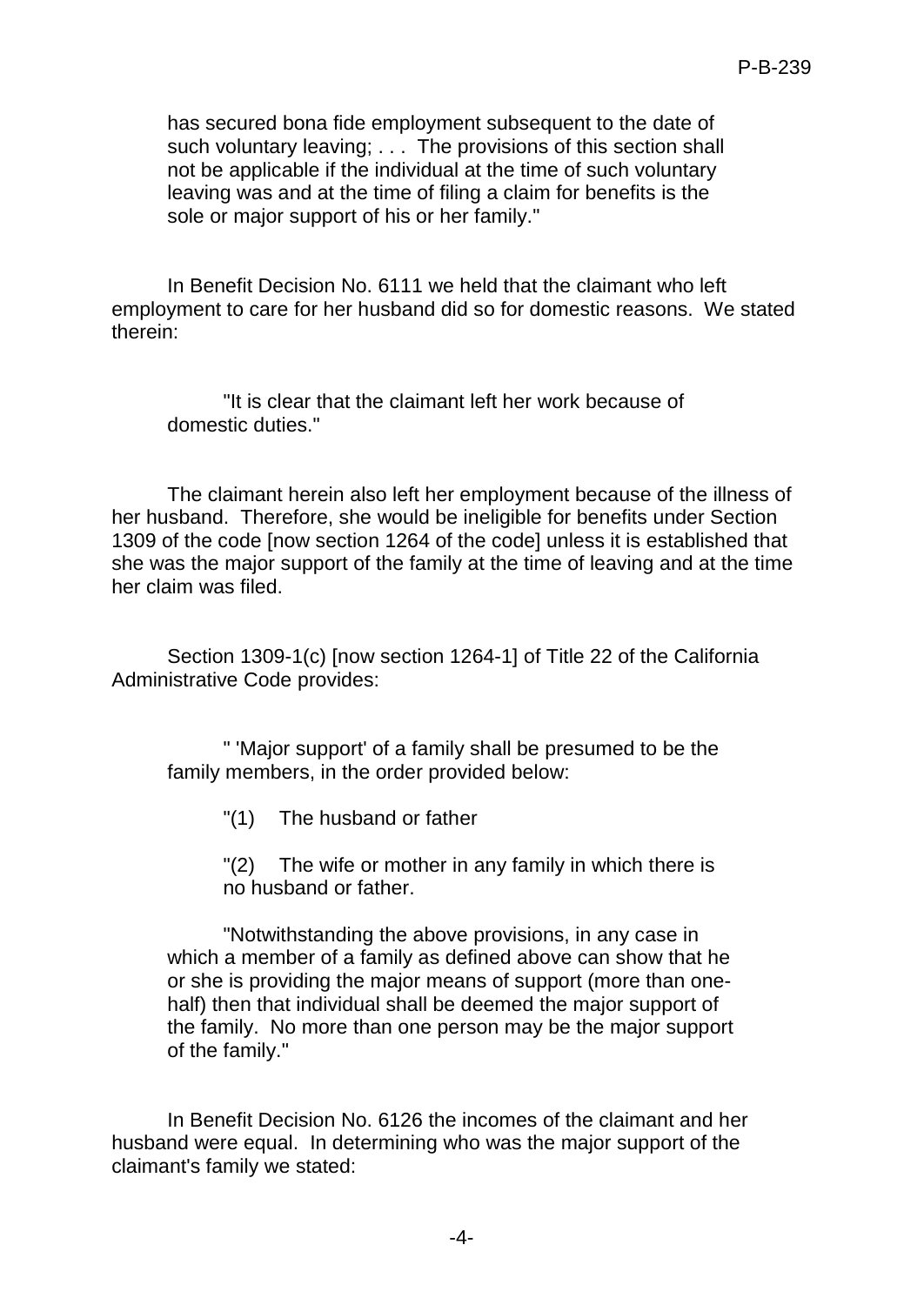"From the evidence in this case, it is apparent that at the time she left her work the claimant was not providing more than one-half of her family's support. There is, thus, no basis to overcome the presumption that the claimant 's husband was the major support of the family, and it follows that the claimant was not such major support at the time she left her work.

The evidence in this case shows that the claimant and her husband were hired as a couple and that each was expected to perform services for the remuneration which was paid to the claimant. Under such circumstances each must be considered an employee and each is entitled to a portion of the remuneration (Tax Decisions Nos. 26 and 1919). However, it is our opinion that, in this case, the claimant has overcome the presumption of Section 1309-1(d) [now section 1264-1] of Title 22 of the Administrative Code and should be credited with the greater portion of this remuneration in view of the fact that her husband was ill and unable to perform all of the duties expected of him. Since we have held that the claimant is to be credited with more than one-half of the family income, we conclude that the claimant was the major support of her family and that she is not ineligible for benefits under Section 1309 of the code [now section 1264 of the code].

### DECISION

The decision of the referee is reversed. Benefits are payable provided the claimant is otherwise eligible. Any benefits paid to the claimant which are based on wages earned from the employer prior to January 7, 1955 shall be chargeable under Section 1032 of the code to Employer Account No. XXX-XXXX.

Sacramento, California, November 10, 1955.

California Unemployment Insurance Appeals Board

MICHAEL B. KUNZ, Chairman

GLENN V. WALLS

ARNOLD L. MORSE